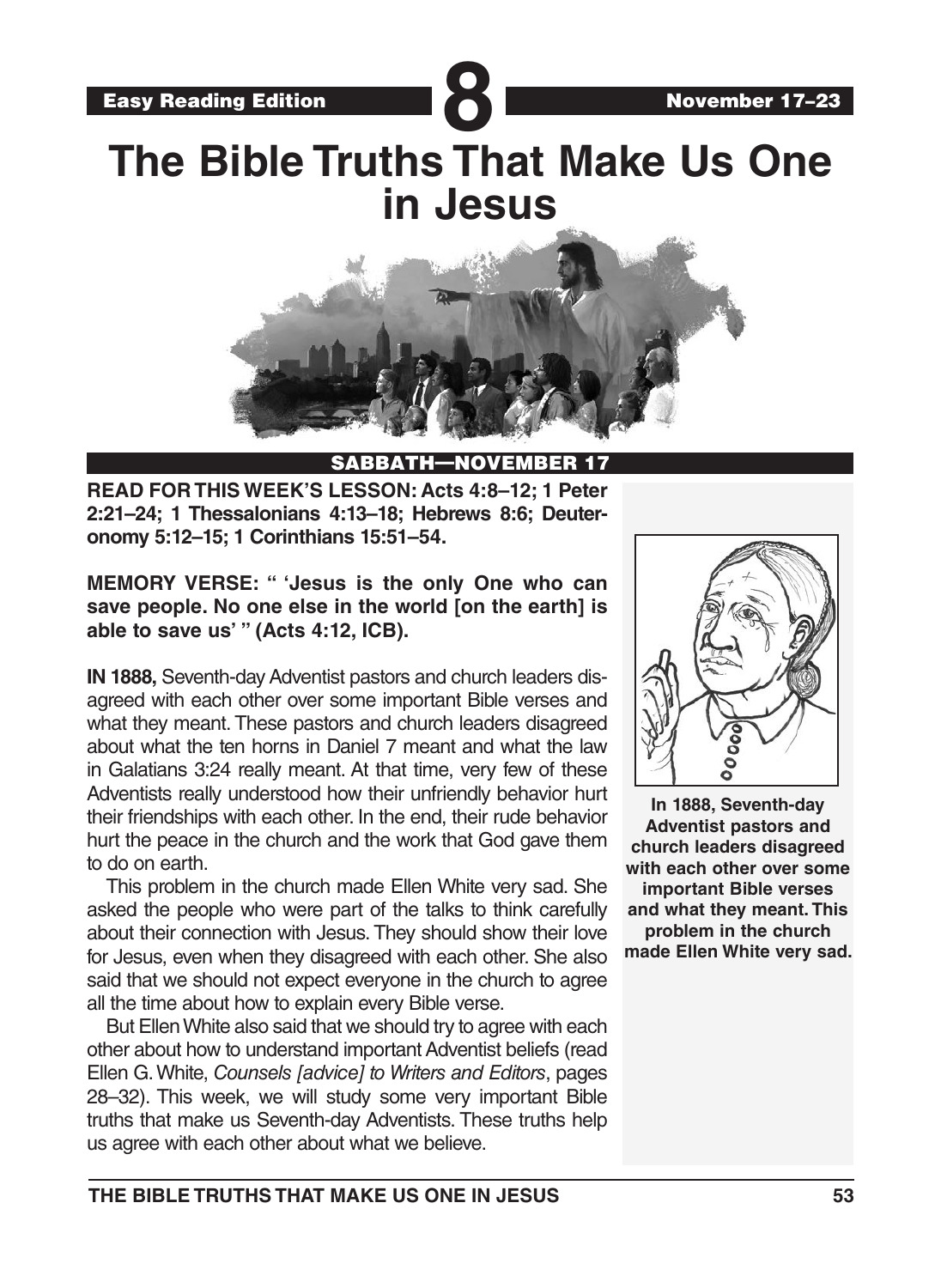### Lesson 8 SUNDAY—NOVEMBER 18

### **JESUS SAVES US (Acts 4:8–12)**

Seventh-day Adventists and other Christians share many beliefs. But Seventh-day Adventists believe in truths that no other Christian church on earth preaches. These truths help show everyone who we are. They show everyone that God chose us to be His special people with an important truth for the end time.

### **In Acts 4:8–12 and Acts 10:43, Peter talks about how important Jesus is to God's plan to save us. In Peter's eyes, is Jesus important to God's plan? If yes, how much?**

In his Second Letter to the Corinthian church, Paul told the church some Good News. The Good News is that "God was in Christ, making peace between the world and himself" (2 Corinthians 5:19, ERV). This verse tells us that Jesus' death makes peace between us and God the Father. Sin and death separated us from the Father. But Jesus' death is a "bridge." His death connects us with the Father again. Jesus' work of ending our separation from God and connecting us with Him again has a special name. This work is named "atonement." "Atonement" is an old word. It used to mean "agreement." The word "atonement" describes the peace we have in our connections with other people. When we disagree and fight with our friends and the people we love, then we need peace to heal us. Jesus gives us atonement so that we can get this peace. The agreement and peace we see and feel in the church are gifts. These gifts come from Jesus' work to end sin and separation between us and God. Jesus wants to help us connect with God and each other again.

**What do the verses below teach us about Jesus' death and His waking up from the dead? How important are they to the work God gave our church to do?**

| Romans 3:24, 25                                                                                                  |
|------------------------------------------------------------------------------------------------------------------|
|                                                                                                                  |
| 1 John 4:9, 10_____________________                                                                              |
| 1 Peter 2:21-24 and 2012 and 2014 and 2014 and 2014 and 2014 and 2014 and 2014 and 2014 and 2014 and 2014 and 20 |
| His death connects us with                                                                                       |

**54 THE BIBLE TRUTHS THAT MAKE US ONE IN JESUS**

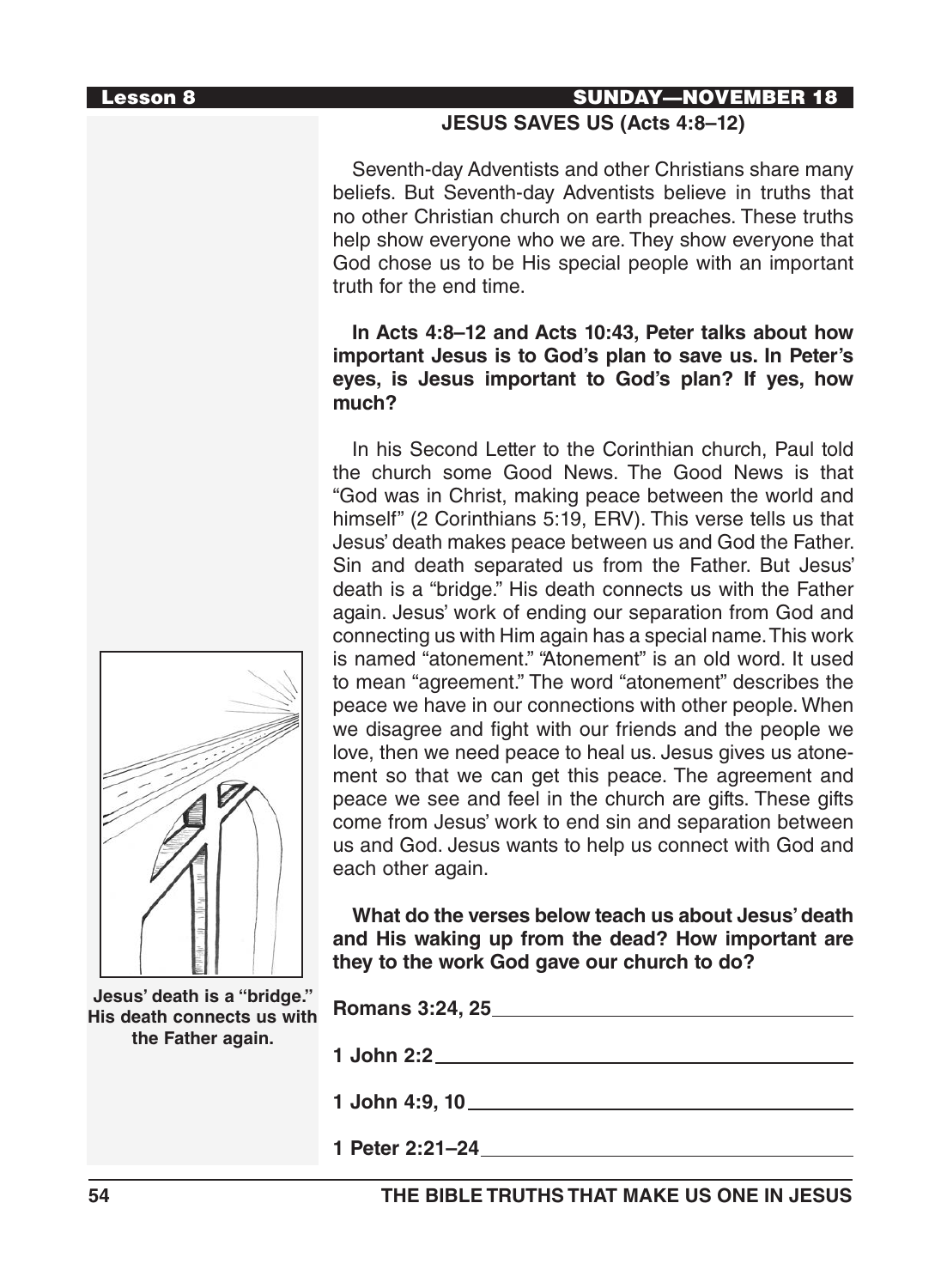### MONDAY—NOVEMBER 19 Lesson 8

### **JESUS' SECOND COMING (1 Thessalonians 4:13–18)**

The first Christians in New Testament times wait for Jesus' Second Coming. To them, His Second Coming is "the blessed hope" (Titus 2:13, NIrV). They believe that everything the Bible promises will come true at that Second Coming. Seventh-day Adventists also share this belief. Our name "Adventist" clearly shows that we do. "Adventist" means a person waiting for Jesus' Second Coming. All people who love Jesus believe that they will talk with Jesus in person. Until Jesus comes back, our belief in the Second Coming helps us to stay together in agreement.

### **Acts 1:11; Matthew 24:26, 27; Revelation 1:7; 1 Thessalonians 4:13–18; and Revelation 19:11–16 talk about Jesus' Second Coming. What do these verses teach us about His Coming? How is this teaching different from what many other Christians teach about Jesus' Second Coming?**

Again and again, the Bible tells us that Jesus will come back to take His people to heaven. But we should not try to guess when that will happen. Jesus Himself said that no one but God the Father knows when the Second Coming will happen (Matthew 24:36).

Near the end of His work on earth, Jesus told the picture story about the "ten girls" (Matthew 25:1–13, ERV). Jesus used this picture story to describe the church while it waits for Him to come back. There are two groups of girls in this picture story. The two groups show us the two different groups of believers who say that they wait for Jesus. On the outside, both groups of girls seem the same. But Jesus comes later than all the girls think or expect. Then we see that the two groups of girls are really different. One group kept their hope for the Second Coming alive. They believed Jesus was coming back soon. So, they got ready. Jesus used this picture story to help His followers understand that they must trust God's promise even when there seems to be no proof that it will happen. Today, Jesus invites us also to "watch" and be ready at any time for Him to come back.

**Our name "Seventh-day Adventist" shows everyone that the Second Coming is important to us. How can we keep our hope strong in the Second Coming? We do not want to make the same mistake as the ten girls. How can we stay ready?**





**Jesus told the picture story about the "ten girls" (Matthew 28:1–13, ERV). Jesus used this picture story to describe the church while it waits for Him to come back.**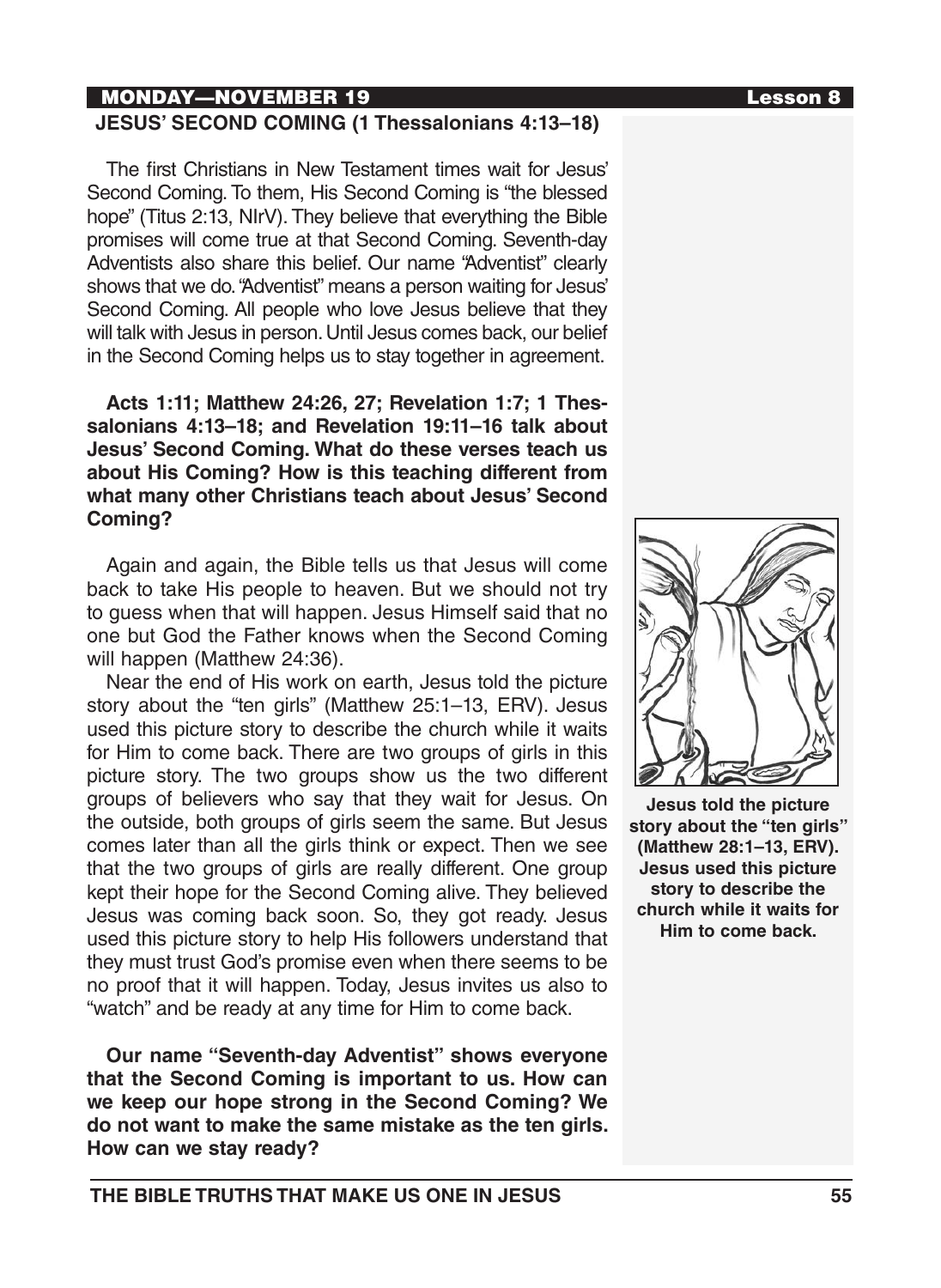## Lesson 8 TUESDAY—NOVEMBER 20

### **JESUS' SPECIAL WORK FOR US IN HEAVEN'S TEMPLE (Hebrews 8:6)**

In the Old Testament, God told Moses to build Him a sanctuary on earth (Exodus 25:8). The sanctuary on earth was the place where people worshiped God until Solomon built God a temple (1 Kings 5–8). God used the sanctuary to teach His people about His plan to save them. Both the sanctuary and Solomon's temple were copies of the sanctuary in heaven (Hebrews 8:2; read also Exodus 25:9, 40).

The whole Bible hints at and teaches that there is a real sanctuary in heaven. The sanctuary in heaven is the place where God lives. The sanctuary on earth showed God's people His plan to save humans and helped explain Jesus' work in heaven as our High Priest. A high priest is a holy leader who works to save His people.

### **Hebrews 8:6; Hebrews 9:11, 12, 23–28; and 1 John 1:9– 2:2 talk about Jesus' work as our High Priest in heaven's sanctuary. What do these verses teach us about Jesus' special work?**

After Jesus woke up from the dead and went to heaven, He entered the sanctuary. There, He started His work to save us (Hebrews 7:25). That is why the Bible tells us we can "go with complete [full] trust to the throne of God. We will receive [get] His loving-kindness and have His loving-favor to help us whenever we need it" (Hebrews 4:16, NLV).

The high priest's work in the sanctuary on earth had two parts. In the same way, Jesus' work as our High Priest has two parts too. Jesus stands between sinners and a holy God. He works to end the separation that sin caused between us and God the Father. He works to connect humans to God again. Humans who turn away from sinning can connect with the Father right away. Jesus makes that connection possible (1 John 2:1). Since 1844, Jesus now works for us in the Most Holy Room in heaven's sanctuary. His work includes judging and making God's people clean. That work was done one time every year on the Day of Cleansing in Bible times (Leviticus 16). The high priest made the sanctuary "clean" on that day. His work is a word picture that shows how Jesus' blood removes sin and joins God and everyone under one peaceful government. Adventists were the first to tell people the truth about Jesus' special work for humans right now in the two rooms of heaven's sanctuary.



**Since 1844, Jesus now works for us in the Most Holy Room in heaven's sanctuary. His work includes judging and making God's people clean.**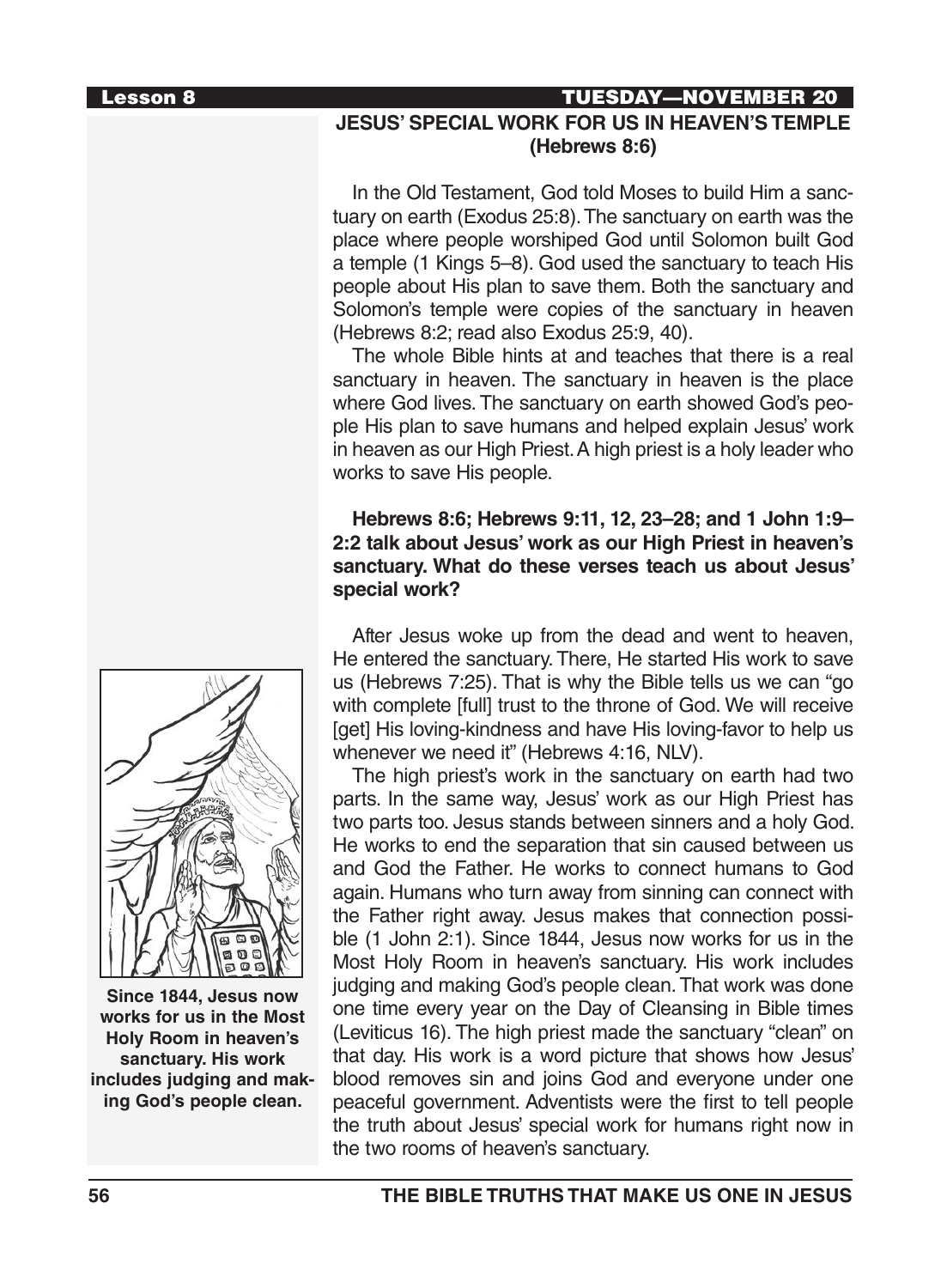## WEDNESDAY—NOVEMBER 21 Lesson 8

### **THE SABBATH (Deuteronomy 5:12–15)**

The Sabbath is another Bible truth that Seventh-day Adventists believe. The Sabbath is an important teaching that leads to Christian friendship in the church and unity. Unity is agreement. It means that Jesus joins us as one in mind, heart, and the truth. Adventists are one of the few Christian churches that believe in the Sabbath truth.

The Sabbath is God's gift to humans. God gave the Sabbath to humans when He made the earth (Genesis 2:1–3). During the week that God made the earth, He did three things to make the Sabbath special. (1) God rested on the Sabbath from His work of making the earth. (2) God blessed the Sabbath day. (3) God made the Sabbath holy. These three actions separated the Sabbath as God's special gift to humans. The Sabbath helped humans to experience heaven on earth. The Sabbath also helps us to remember the truth that God made the earth in six days. A famous rabbi, or Jewish teacher, has named the Sabbath "a palace in time." That means the Sabbath is a holy day when God meets with His people in a special way.

### **Exodus 20:8–11; Deuteronomy 5:12–15; and Ezekiel 20:12, 20 talk about the meaning of the Sabbath. What do these verses say that the Sabbath means to humans?**

As Seventh-day Adventists, we wish to follow Jesus' example (Luke 4:16). That is why we keep the seventh-day Sabbath holy. Jesus worshiped on the Sabbath. His example shows us that He honored the Sabbath as a day of rest and worship. Jesus did some of His miracles on the Sabbath to show us that healing the body and the spirit is a celebration of the Sabbath (read Luke 13:10–17). The church leaders and believers in New Testament times understood that Jesus did not get rid of the Sabbath. So, they kept the Sabbath and worshiped on that day (Acts 13:14, 42, 44; Acts 16:13; Acts 17:2; Acts 18:4).

Another beautiful part of the Sabbath truth is that it is a word picture that shows us how Jesus frees us from sin. The Sabbath continues to promise us that "God's people have a complete rest waiting for them" (Hebrews 4:9, NLV). All people who want to rest can enjoy that rest now by believing that Jesus saves them. Our keeping the Sabbath shows everyone that we have faith in Jesus alone to save us from sin and give us everlasting life (read Hebrews 4:10).



**Jesus did some of His miracles on the Sabbath to show us that healing the body and the spirit is a celebration of the Sabbath (read Luke 13:10–17).**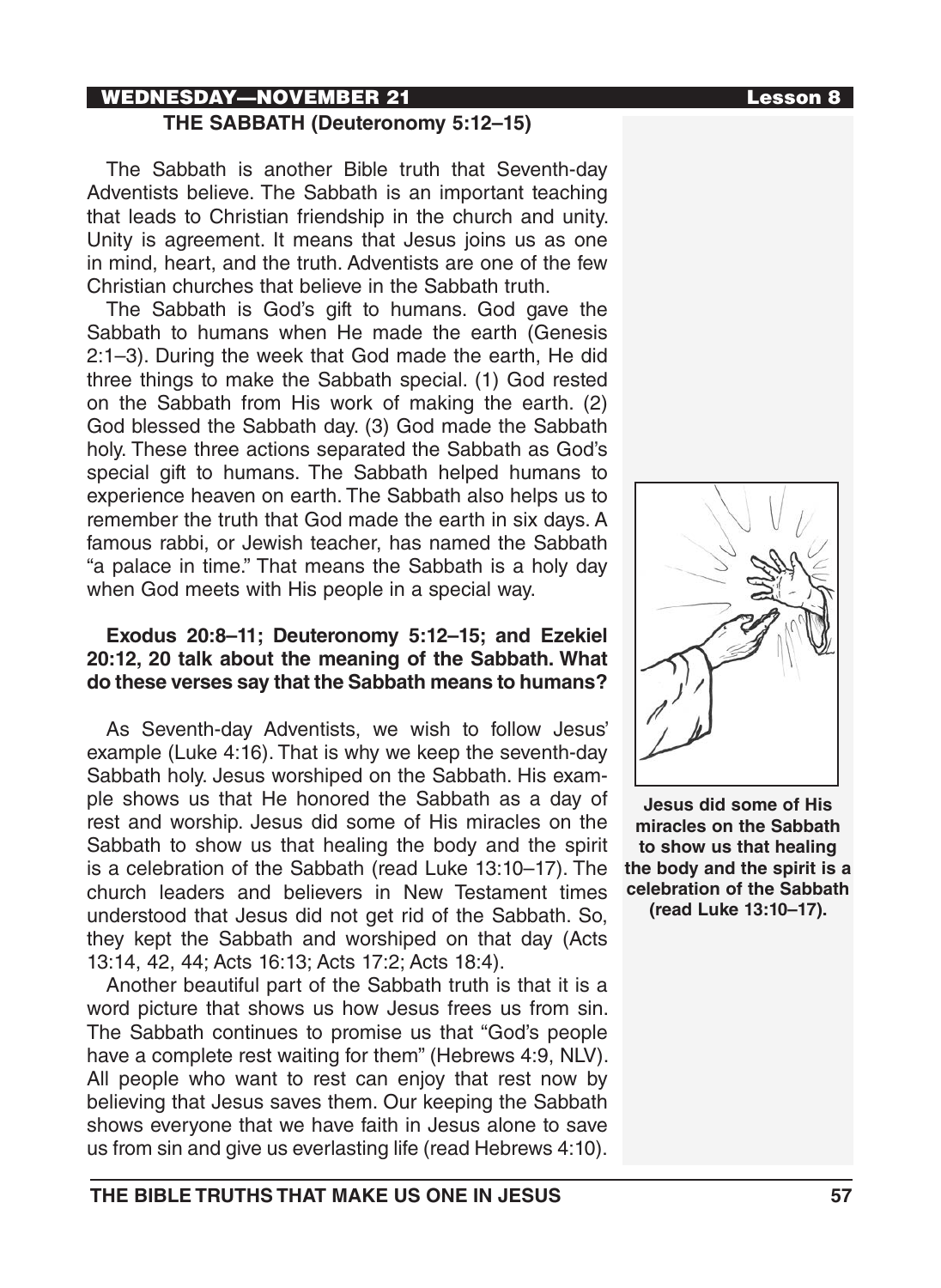## Lesson 8 THURSDAY—NOVEMBER 22 **DEATH AND EVERLASTING LIFE (1 Corinthians 15:51–54)**

God made the heavens and the earth in one week. At the end of that week, God made man. The Bible describes how that happened: "Then the Lord God made man from the dust of the ground. And He breathed into his nose the breath of life. Man became a living being" (Genesis 2:7, NLV). This story shows us that human life came from God. But God lives forever. So, does that mean that the spirit in us never dies too? No. The Bible tells us that God is the only One who does not die (1 Timothy 6:16). The gift of everlasting life is not given to humans when they are born. The Bible tells us that our human lives are the same as "a fog. You can see it for a short time, but then it goes away" (James 4:14, ERV). When we die, our spirits sleep. We do not think or feel anything anymore after we die (read Ecclesiastes 9:5, 6, 10; Psalm 146:4; Psalm 115:17; John 11:11–15).

Humans do not live forever. They will die. But the Bible tells us that Jesus gives the gift of everlasting life to everyone who believes that He saves them (Romans 6:23; 2 Timothy 1:10; John 3:16). So, we do have hope that there is life after death.

### **1 Corinthians 15:51–54 and 1 Thessalonians 4:13–18 talk about life after death. What do they say about it? When do these verses say that God will give everlasting life to humans?**

Paul makes it clear that God does not give everlasting life to people when they die. No, God gives people everlasting life at the resurrection. The resurrection is the time when Jesus will wake up the dead at His Second Coming when the last trumpet shall be blown. God gives believers the promise of everlasting life when they accept Jesus as their Savior. But God gives us the gift of everlasting life when the resurrection happens. The New Testament does not teach the false idea that spirits go to heaven when they die. This teaching is a lie. Where did this false teaching come from? The Greeks in early Bible times taught this lie. This false teaching is not found in either the Old or the New Testament.

### **How does the Bible teaching about death help us trust even more fully in the promise about the Second Coming?**



**God gives people everlasting life at the resurrection.**